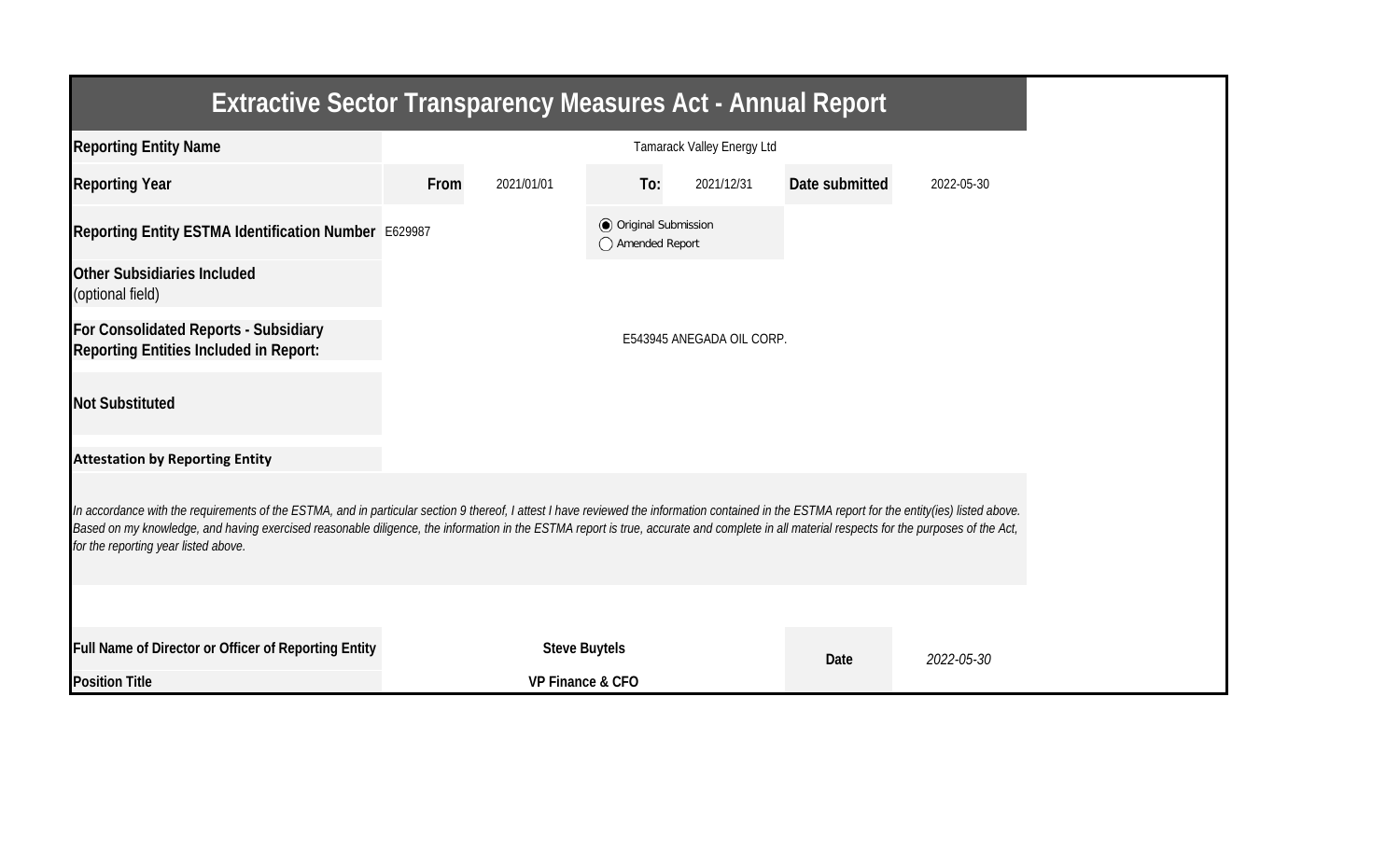|                                                               |                                            |                                                                              |              |               |                   | Extractive Sector Transparency Measures Act - Annual Report |                |                  |                                               |                                      |                                          |
|---------------------------------------------------------------|--------------------------------------------|------------------------------------------------------------------------------|--------------|---------------|-------------------|-------------------------------------------------------------|----------------|------------------|-----------------------------------------------|--------------------------------------|------------------------------------------|
| <b>Reporting Year</b>                                         | From:                                      | 2021/01/01                                                                   | To:          | 2021/12/31    |                   |                                                             |                |                  |                                               |                                      |                                          |
| <b>Reporting Entity Name</b>                                  |                                            | Tamarack Valley Energy Ltd                                                   |              |               |                   | Currency of the Report CAD                                  |                |                  |                                               |                                      |                                          |
| <b>Reporting Entity ESTMA</b><br><b>Identification Number</b> |                                            | E629987                                                                      |              |               |                   |                                                             |                |                  |                                               |                                      |                                          |
| Subsidiary Reporting Entities (if<br>necessary)               |                                            | E543945 ANEGADA OIL CORP                                                     |              |               |                   |                                                             |                |                  |                                               |                                      |                                          |
|                                                               |                                            |                                                                              |              |               | Payments by Payee |                                                             |                |                  |                                               |                                      |                                          |
|                                                               |                                            |                                                                              |              |               |                   |                                                             |                |                  |                                               |                                      |                                          |
| Country                                                       | Payee Name <sup>1</sup>                    | Departments, Agency, etc within<br>Payee that Received Payments <sup>2</sup> | Taxes        | Royalties     | Fees              | <b>Production Entitlements</b>                              | <b>Bonuses</b> | <b>Dividends</b> | Infrastructure<br><b>Improvement Payments</b> | <b>Total Amount paid to</b><br>Payee | Notes <sup>34</sup>                      |
| Canada                                                        | <b>GOVERNMENT OF ALBERTA</b>               | ALBERTA ENERGY REGULATOR                                                     |              |               | 2,272,981.47      |                                                             |                |                  | 78,892.40                                     |                                      | 2,351,873.87 Licence and Regulatory Fees |
| Canada                                                        | <b>BIG LAKES COUNTY</b>                    |                                                                              | 2,733.86     |               |                   |                                                             |                |                  |                                               |                                      | 2,733.86 Property Tax                    |
| Canada                                                        | <b>BRAZEAU COUNTY</b>                      |                                                                              | 87,085.22    |               |                   |                                                             |                |                  |                                               |                                      | 87,085.22 Property Tax                   |
| Canada                                                        | CANADIAN NATIONAL                          |                                                                              | 210.00       |               |                   |                                                             |                |                  |                                               |                                      | 210.00 Property Tax                      |
| Canada                                                        | CARDSTON COUNTY                            |                                                                              | 153,187.40   |               |                   |                                                             |                |                  |                                               |                                      | 153,187.40 Property Tax                  |
| Canada                                                        | <b>CITY OF LETHBRIDGE</b>                  |                                                                              | 123,461.66   |               |                   |                                                             |                |                  |                                               |                                      | 123,461.66 Property Tax                  |
| Canada                                                        | CITY OF MEDICINE HAT                       |                                                                              | 16,478.44    |               | 7,879.59          | 711.46                                                      |                |                  | 3,831.60                                      | 28,901.09 Various                    |                                          |
| Canada                                                        | CLEARWATER COUNTY                          |                                                                              | 508,331.26   |               |                   |                                                             |                |                  |                                               |                                      | 508,331.26 Property Tax                  |
| Canada                                                        | <b>COUNTY OF FORTY MILE</b>                |                                                                              | 56,460.01    |               |                   |                                                             |                |                  |                                               |                                      | 56,460.01 Property Tax                   |
| Canada                                                        | COUNTY OF GRANDE PRAIRIE NO.1              |                                                                              | 244,905.15   |               |                   |                                                             |                |                  |                                               |                                      | 244,905.15 Property Tax                  |
| Canada                                                        | COUNTY OF PAINTEARTH NO.18                 |                                                                              | 33,100.56    |               |                   |                                                             |                |                  |                                               |                                      | 33,100.56 Property Tax                   |
| Canada                                                        | COUNTY OF ST. PAUL NO.19                   |                                                                              | 1,390.28     |               |                   |                                                             |                |                  |                                               |                                      | 1,390.28 Property Tax                    |
| Canada                                                        | COUNTY OF TWO HILLS NO.21                  |                                                                              | 246.13       |               |                   |                                                             |                |                  |                                               |                                      | 246.13 Property Tax                      |
| Canada                                                        | COUNTY OF VERMILION RIVER                  |                                                                              | 46,319.56    |               |                   |                                                             |                |                  |                                               |                                      | 46,319.56 Property Tax                   |
| Canada                                                        | <b>COUNTY OF WARNER</b>                    |                                                                              | 27,809.32    |               |                   |                                                             |                |                  |                                               |                                      | 27,809.32 Property Tax                   |
| Canada                                                        | COUNTY OF WETASKIWIN NO.10                 |                                                                              | 1,922,521.81 |               | 6,000.00          |                                                             |                |                  |                                               | 1,928,521.81 Various                 |                                          |
| Canada                                                        | <b>GOVERNMENT OF ALBERTA</b>               |                                                                              | 10,792.40    | 44,073,930.79 | 10,382.40         |                                                             |                |                  |                                               | 44,095,105.59 Various                |                                          |
| Canada                                                        | LACOMBE COUNTY                             |                                                                              | 4,606.85     |               |                   |                                                             |                |                  |                                               |                                      | 4,606.85 Property Tax                    |
| Canada                                                        | <b>LAMONT COUNTY</b>                       |                                                                              | 585,616.41   |               |                   |                                                             |                |                  |                                               |                                      | 585,616.41 Property Tax                  |
| Canada                                                        | LETHBRIDGE COUNTY                          |                                                                              | 169,021.92   |               |                   |                                                             |                |                  |                                               |                                      | 169,021.92 Property Tax                  |
| Canada                                                        | <b>GOVERNMENT OF SASKATCHEWAN</b>          | MINISTRY OF AGRICULTURE                                                      | 36,585.84    |               |                   |                                                             |                |                  |                                               |                                      | 36,585.84 Property Tax                   |
| Canada                                                        | MOUNTAIN VIEW COUNTY                       |                                                                              | 67,056.22    |               |                   |                                                             |                |                  |                                               |                                      | 67,056.22 Property Tax                   |
| Canada                                                        | MUNICIPAL DISTRICT OF TABER                |                                                                              | 1,614.04     |               |                   |                                                             |                |                  |                                               |                                      | 1,614.04 Property Tax                    |
| Canada                                                        | MUNICIPAL DISTRICT OF GREENVIEW NO.16      |                                                                              | 65.98        |               |                   |                                                             |                |                  |                                               |                                      | 65.98 Property Tax                       |
| Canada                                                        | MUNICIPAL DISTRICT OF PINCHER CREEK NO.9   |                                                                              | 56,585.11    |               |                   |                                                             |                |                  |                                               |                                      | 56,585.11 Property Tax                   |
| Canada                                                        | MUNICIPAL DISTRICT OF PROVOST NO.52        |                                                                              | 464.60       |               |                   |                                                             |                |                  |                                               |                                      | 464.60 Property Tax                      |
| Canada                                                        | MUNICIPAL DISTRICT OF RANCHLAND NO.66      |                                                                              | 8,013.56     |               |                   |                                                             |                |                  |                                               |                                      | 8,013.56 Property Tax                    |
| Canada                                                        | MUNICIPAL DISTRICT OD WAINWRIGHT NO.61     |                                                                              | 388,309.95   |               |                   |                                                             |                |                  |                                               |                                      | 388,309.95 Property Tax                  |
| Canada                                                        | MUNICIPAL DISTRICT OF WILLOW CREEK NO.26   |                                                                              | 436.06       |               |                   |                                                             |                |                  |                                               |                                      | 436.06 Property Tax                      |
| Canada                                                        | PAUL FIRST NATIONS                         | FIRST NATIONS CONSULTATION<br>CAPACITY INVESTMENT PROGRAM<br>(FNCCIP)        | 511.90       |               |                   |                                                             |                |                  |                                               |                                      | 511.90 Property Tax                      |
| Canada                                                        | PANOKA COUNTY                              |                                                                              | 1,397,993.49 |               |                   |                                                             |                |                  |                                               | 1,397,993.49 Property Tax            |                                          |
| Canada                                                        | RURAL MUNICIPALITY OF DEER FORKS           |                                                                              | 751.58       |               |                   |                                                             |                |                  |                                               |                                      | 751.58 Property Tax                      |
| Canada                                                        | RURAL MUNICIPALITY OF BUFFALO NO.409       |                                                                              | 174.53       |               |                   |                                                             |                |                  |                                               |                                      | 174.53 Property Tax                      |
| Canada                                                        | RURAL MINICIPALITY OF FOX VALLEY NO.171    |                                                                              | 4,850.10     |               |                   |                                                             |                |                  |                                               |                                      | 4,850.10 Property Tax                    |
| Canada                                                        | RURAL MUNICIPALITY OF MANITOU LAKE         |                                                                              | 17,260.88    |               |                   |                                                             |                |                  |                                               |                                      | 17,260.88 Property Tax                   |
| Canada                                                        | RURAL MIUNICIPALITY OF PRAIRIEDALE NO.321  |                                                                              | 209,710.24   | 2,645.50      | 80.00             |                                                             |                |                  |                                               | 212,435.74 Various                   |                                          |
| Canada                                                        | RURAL MINICIPALITY OF KINDERSLEY NO.290    |                                                                              | 99,192.37    |               |                   |                                                             |                |                  |                                               |                                      | 99,192.37 Property Tax                   |
| Canada                                                        | <b>GOVERNMENT OF CANADA</b>                | RECEIVER GENERAL FOR CANADA                                                  | 457,062.92   |               | 158,961.94        |                                                             |                |                  |                                               | 616,024.86 Various                   |                                          |
| Canada                                                        | ROCKYVIEW COUNTY                           |                                                                              | 51,071.32    |               |                   |                                                             |                |                  |                                               |                                      | 51,071.32 Property Tax                   |
| Canada                                                        | RURAL MUNICIPALITY OF ANTELOPE PARK NO.322 |                                                                              | 233,190.76   |               |                   |                                                             |                |                  |                                               |                                      | 233,190.76 Property Tax                  |
| Canada                                                        | RURAL MUNICIPALITY OF BENSON NO.35         |                                                                              | 148.68       |               |                   |                                                             |                |                  |                                               |                                      | 148.68 Property Tax                      |
| Canada                                                        | RURAL MUNICIPALITY OF EYE HILL NO.382      |                                                                              | 381.18       |               |                   |                                                             |                |                  |                                               |                                      | 381.18 Property Tax                      |
| Canada                                                        | RURAL MUNICIPALITY OF GRASS LAKE           |                                                                              | 166,232.24   |               |                   |                                                             |                |                  |                                               |                                      | 166,232.24 Property Tax                  |
| Canada                                                        | RURAL MUNICIPALITY OF HEART'S HILL NO.352  |                                                                              | 273.25       |               |                   |                                                             |                |                  |                                               |                                      | 273.25 Property Tax                      |
| Canada                                                        | RURAL MUNICIPALITY OF MILTON NO.292        |                                                                              | 520,643.34   |               |                   |                                                             |                |                  |                                               |                                      | 520,643.34 Property Tax                  |
| Canada                                                        | RURAL MUNICIPALITY OF OAKDALE NO.320       |                                                                              | 200,526.65   |               |                   |                                                             |                |                  |                                               |                                      | 200,526.65 Property Tax                  |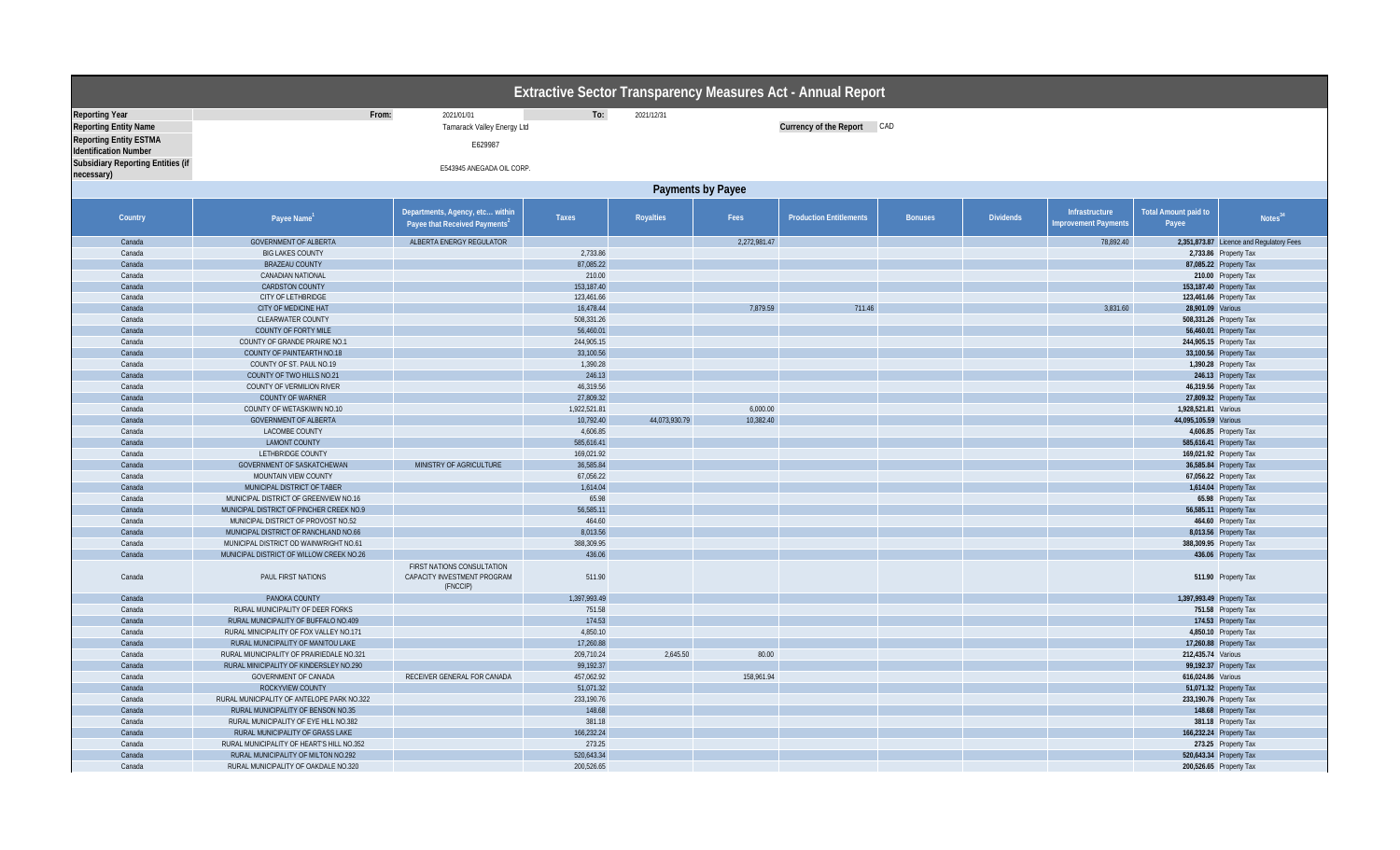|                                          |                                                                                                                     |                                                                              |              |                   |            | Extractive Sector Transparency Measures Act - Annual Report |                |                  |                                       |                               |                             |  |
|------------------------------------------|---------------------------------------------------------------------------------------------------------------------|------------------------------------------------------------------------------|--------------|-------------------|------------|-------------------------------------------------------------|----------------|------------------|---------------------------------------|-------------------------------|-----------------------------|--|
| <b>Reporting Year</b>                    | From:                                                                                                               | 2021/01/01                                                                   | To:          | 2021/12/31        |            |                                                             |                |                  |                                       |                               |                             |  |
| <b>Reporting Entity Name</b>             |                                                                                                                     | Tamarack Valley Energy Ltd                                                   |              |                   |            | Currency of the Report CAD                                  |                |                  |                                       |                               |                             |  |
| <b>Reporting Entity ESTMA</b>            |                                                                                                                     |                                                                              |              |                   |            |                                                             |                |                  |                                       |                               |                             |  |
| <b>Identification Number</b>             |                                                                                                                     | E629987                                                                      |              |                   |            |                                                             |                |                  |                                       |                               |                             |  |
| <b>Subsidiary Reporting Entities (if</b> |                                                                                                                     |                                                                              |              |                   |            |                                                             |                |                  |                                       |                               |                             |  |
| necessary)                               | E543945 ANEGADA OIL CORP.                                                                                           |                                                                              |              |                   |            |                                                             |                |                  |                                       |                               |                             |  |
|                                          |                                                                                                                     |                                                                              |              | Payments by Payee |            |                                                             |                |                  |                                       |                               |                             |  |
|                                          |                                                                                                                     |                                                                              |              |                   |            |                                                             |                |                  |                                       |                               |                             |  |
| Country                                  | Payee Name <sup>1</sup>                                                                                             | Departments, Agency, etc within<br>Payee that Received Payments <sup>2</sup> | Taxes        | Royalties         | Fees       | <b>Production Entitlements</b>                              | <b>Bonuses</b> | <b>Dividends</b> | Infrastructure<br>mprovement Payments | Total Amount paid to<br>Payee | Notes <sup>34</sup>         |  |
| Canada                                   | RURAL MUNICIPALITY OF TRAMPING LAKE NO.380                                                                          |                                                                              | 327.67       |                   |            |                                                             |                |                  |                                       |                               | 327.67 Property Tax         |  |
| Canada                                   | RURAL MUNICIPALITY OF WINSLOW                                                                                       |                                                                              | 659.04       |                   |            |                                                             |                |                  |                                       |                               | 659.04 Property Tax         |  |
| Canada                                   | GOVERNMENT OF SASKATCHEWAN                                                                                          | MINISTRY OF FINANCE                                                          | 649,014.57   |                   | 173,254.47 |                                                             |                |                  |                                       |                               | 822,269.04 Sask Capital Tax |  |
| Canada                                   | GOVERNMENT OF SASKATCHEWAN                                                                                          | MINISTRY OF THE ECONOMY                                                      | 156,316.53   | 2,181,162.90      | 98,397.43  |                                                             |                |                  |                                       | 2,435,876.86 Various          |                             |  |
| Canada                                   | SPECIAL AREAS BOARD OF ALBERTA                                                                                      |                                                                              | 2,313,101.93 |                   | 380.00     |                                                             |                |                  |                                       | 2,312,721.93 Various          |                             |  |
| Canada                                   | STRATHCONA COUNTY                                                                                                   |                                                                              | 18,032.27    |                   |            |                                                             |                |                  |                                       |                               | 18,032.27 Property Tax      |  |
| Canada                                   | <b>STURGEON COUNTY</b>                                                                                              |                                                                              | 7,178.83     |                   |            |                                                             |                |                  |                                       |                               | 7,178.83 Property Tax       |  |
| Canada                                   | TECHNICAL SAFETY AUTHORITY OF SASKATCHEWAN                                                                          |                                                                              |              |                   | 416.67     |                                                             |                |                  | 6,457.75                              | 6,874.42 Various              |                             |  |
| Canada                                   | THORHILD COUNTY                                                                                                     |                                                                              | 36,437.49    |                   |            |                                                             |                |                  |                                       | 36,437.49 Property Tax        |                             |  |
| Canada                                   | TOWN OF BRUDERHEIM                                                                                                  |                                                                              | 1,807.74     |                   | 2,000.00   |                                                             |                |                  |                                       | 3,807.74 Various              |                             |  |
| Canada                                   | TOWN OF LAMONT                                                                                                      |                                                                              | 5,011.26     |                   |            |                                                             |                |                  |                                       |                               | 5,011.26 Property Tax       |  |
| Canada                                   | VILLAGE OF SMILEY                                                                                                   |                                                                              | 1,235.81     |                   |            |                                                             |                |                  |                                       |                               | 1,235.81 Property Tax       |  |
| Canada                                   | <b>VULCAN COUNTY</b>                                                                                                |                                                                              | 7,641.27     |                   |            |                                                             |                |                  |                                       |                               | 7,641.27 Property Tax       |  |
| Canada                                   | <b>WESTLOCK COUNTY</b>                                                                                              |                                                                              | 20,854.06    |                   |            |                                                             |                |                  |                                       |                               | 20,854.06 Property Tax      |  |
| Canada                                   | WOODLANDS COUNTY                                                                                                    |                                                                              | 1,200.35     |                   |            |                                                             |                |                  |                                       |                               | 1,200.35 Property Tax       |  |
| Canada                                   | YELLOWHEAD COUNTY                                                                                                   |                                                                              | 1,357.29     |                   |            |                                                             |                |                  |                                       |                               | 1,357.29 Property Tax       |  |
| Canada                                   | SADDLE HILLS COUNTY                                                                                                 |                                                                              | 208,226.98   |                   |            |                                                             |                |                  |                                       |                               | 208,226.98 Property Tax     |  |
| Canada                                   | <b>GOVERNMENT OF ALBERTA</b>                                                                                        | MINISTER OF FINANCE                                                          | 392,490.90   | 12,041,627.22     | 275,809.16 |                                                             |                |                  |                                       | 12,709,927.28 Various         |                             |  |
| Canada                                   | <b>BIGSTONE CREE NATION</b>                                                                                         |                                                                              |              |                   | 500.00     |                                                             |                |                  |                                       | 500.00 Fees                   |                             |  |
| Canada                                   | DRIFTPILE CREE NATION                                                                                               |                                                                              |              |                   | 5,000.00   |                                                             |                |                  |                                       | 5,000.00 Fees                 |                             |  |
| Canada                                   | <b>DUNCAN'S FIRST NATION</b>                                                                                        |                                                                              |              |                   | 500.00     |                                                             |                |                  |                                       | 500.00 Fees                   |                             |  |
| Canada                                   | EAST PRAIRIE METIS SETTLEMENT                                                                                       |                                                                              |              |                   | 2,500.00   |                                                             |                |                  |                                       | 2,500.00 Fees                 |                             |  |
| Canada                                   | GIFT LAKE METIS SETTLEMENT                                                                                          |                                                                              |              |                   | 500.00     |                                                             |                |                  |                                       | 500.00 Fees                   |                             |  |
| Canada                                   | PEERLESS TROUT FIRST NATION                                                                                         |                                                                              |              |                   | 2,500.00   |                                                             |                |                  | 3,025.00                              | 5,525.00 Various              |                             |  |
| Canada                                   | PEAVINE METIS SETTLEMENT                                                                                            |                                                                              |              |                   | 2,500.00   |                                                             |                |                  |                                       | 2,500.00 Fees                 |                             |  |
| Canada                                   | SAWRIDGE FIRST NATION                                                                                               |                                                                              |              |                   | 2,000.00   |                                                             |                |                  |                                       | 2,000.00 Fees                 |                             |  |
| Canada                                   | <b>SUCKER CREEK FIRST NATION</b>                                                                                    |                                                                              |              |                   | 7,500.00   |                                                             |                |                  |                                       | 7,500.00 Fees                 |                             |  |
| Canada                                   | FORTIS ALBERTA INC.                                                                                                 |                                                                              |              |                   | 63,039.93  |                                                             |                |                  |                                       | 63,039.93 Fees                |                             |  |
| Canada                                   | LEDUC COUNTY                                                                                                        |                                                                              | 57.84        |                   |            |                                                             |                |                  |                                       |                               | 57.84 Property Tax          |  |
| Canada                                   | MUNICIPAL DISTRICT OF LESSOR SLAVE RIVER NO. 124                                                                    |                                                                              | 19,675.93    |                   |            |                                                             |                |                  |                                       |                               | 19,675.93 Property Tax      |  |
| <b>Additional Notes:</b>                 | Includes amounts paid by Anegada Oil Corp for the period of Jan 1, 2021 to the date of amalgamation (June 1, 2021). |                                                                              |              |                   |            |                                                             |                |                  |                                       |                               |                             |  |